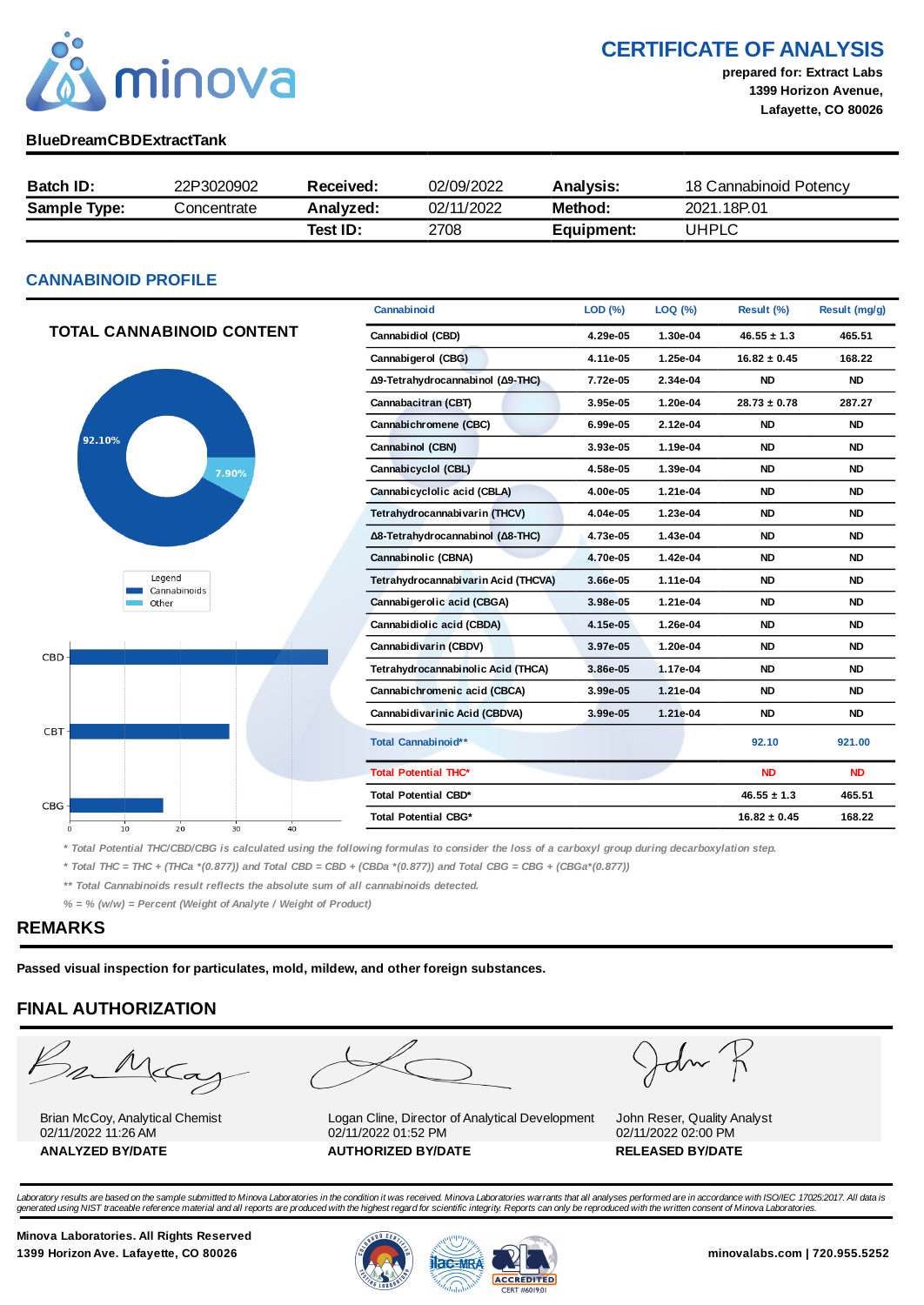

CERTIFICATE OF ANALYSIS

prepared for: Extract Labs 1399 Horizon Avenue, Lafayette, CO 80026

### BlueDreamCBDExtractTank

| <b>Batch ID:</b>    | 22P3020902  | Received: | 02/09/2022 | <b>Analysis:</b> | <b>Residual Solvents</b> |
|---------------------|-------------|-----------|------------|------------------|--------------------------|
| <b>Sample Type:</b> | Concentrate | Analyzed: | 02/11/2022 | Method:          | 2021.RS.01               |
|                     |             | Test ID:  | 2709       | Equipment:       | <b>GCMS</b>              |

### RESIDUAL SOLVENTS

| <b>SOLVENT</b>           | <b>REPORTABLE RANGE</b> | <b>RESULT (ppm)</b> |
|--------------------------|-------------------------|---------------------|
| Acetone                  | $100 - 1000$            | *ND                 |
| <b>Acetonitrile</b>      | $100 - 1000$            | *ND                 |
| <b>Benzene</b>           | $0.2 - 4$               | *ND                 |
| <b>Butanes</b>           | $100 - 1000$            | *ND                 |
| <b>Ethanol</b>           | $100 - 1000$            | *ND                 |
| <b>Ethyl Acetate</b>     | $100 - 1000$            | *ND                 |
| Heptane                  | $100 - 1000$            | *ND                 |
| <b>Hexanes</b>           | $6 - 120$               | *ND                 |
| <b>Isopropyl Alcohol</b> | $100 - 1000$            | *ND                 |
| Methanol                 | $100 - 1000$            | *ND                 |
| <b>Pentanes</b>          | $100 - 1000$            | *ND                 |
| Propane                  | $100 - 1000$            | *ND                 |
| <b>Toluene</b>           | $18 - 360$              | *ND                 |
| <b>Xylenes</b>           | 43 - 860                | *ND                 |

\*ND = Below Reportable Range

## REMARKS

Passed visual inspection for particulates, mold, mildew, and other foreign substances.

# FINAL AUTHORIZATION

mMcCa

Brian McCoy, Analytical Chemist 02/11/2022 10:59 AM



Logan Cline, Director of Analytical Development 02/11/2022 11:06 AM ANALYZED BY/DATE AUTHORIZED BY/DATE AUTHORIZED BY/DATE

John

John Reser, Quality Analyst 02/11/2022 02:00 PM

Laboratory results are based on the sample submitted to Minova Laboratories in the condition it was received. Minova Laboratories warrants that all analyses performed are in accordance with ISO/IEC 17025:2017. All data is<br>

Minova Laboratories. All Rights Reserved